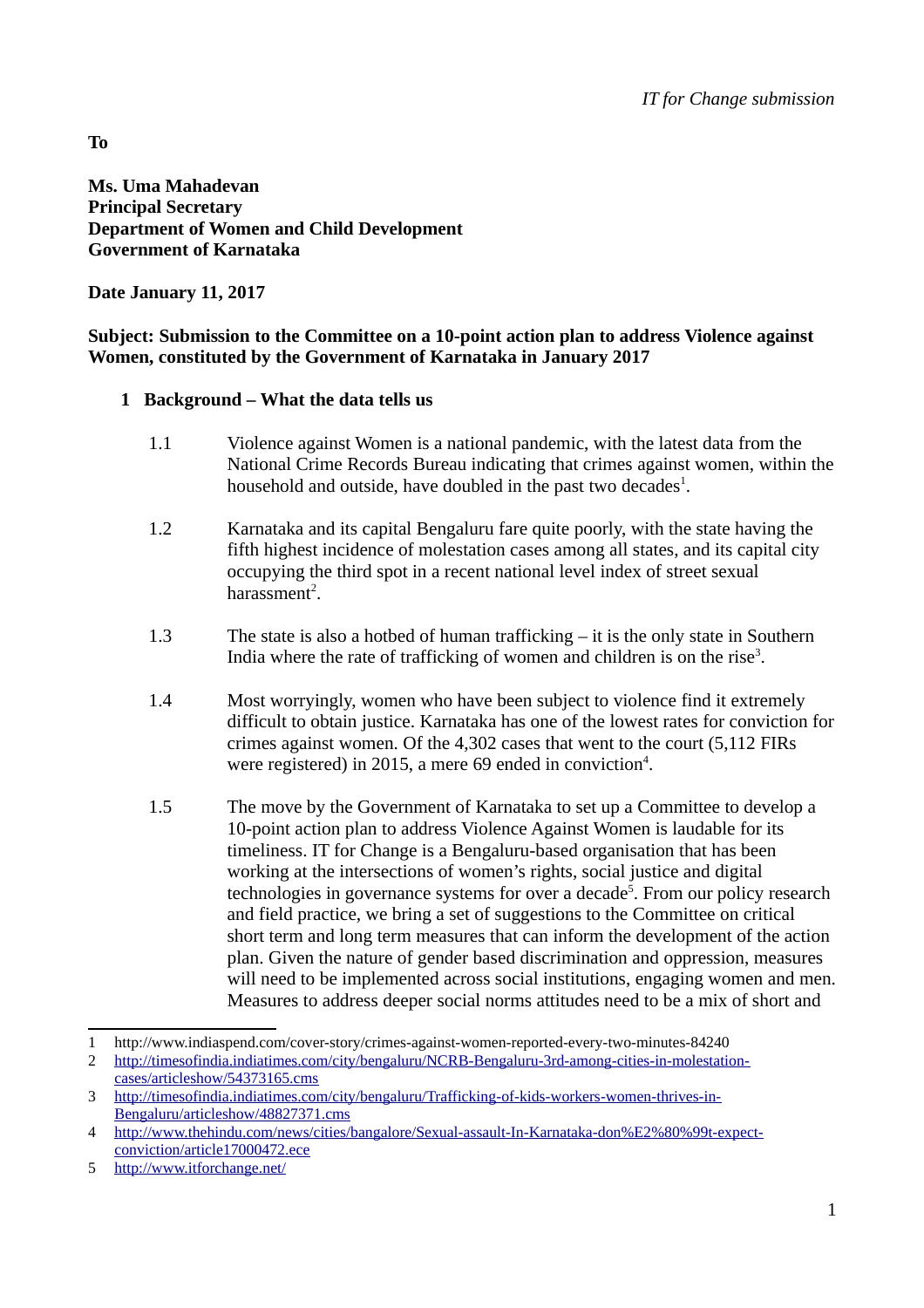longer terms strategies, also including preventive work. Along with systemic change in legal-policy frameworks, programmatic through local, area-specific approaches must be encouraged.

 1.6 Suggestions here are mainly restricted to how policy and programming to eliminate Violence against Women needs to take cognizance of the new realities of the digital context (both in terms of taking advantage of the technological opportunity for creative programming, and tackling new challenges such as emerging forms of technology-mediated violence).

#### 2 **Short term measures - Strengthening Law Enforcement and Policing**

- 2.1 Capacity building of law enforcement officers, including officials of the Cyber Crime Cell, Karnataka, is necessary for sensitive handling of investigation of cases pertaining to online violence against women. Police officers must recognise that online violence is not trivial. They must also be aware of the new amendments to the IPC and specific provisions of the IT Act that can be invoked in these cases. As the Karnataka Legislature Committee on Prevention of Violence and Sexual Abuse of Women and Children (V.S. Ugrappa Committee 2015) highlighted, knowledge updation of law enforcement officers on the changes to the IPC, especially recent amendments to the sections on sexual violence, is the need of the hour<sup>[6](#page-1-0)</sup>.
- 2.2 The scope of helplines currently being run by Santwana centres of the state must be expanded, so that they can perform the function of 24 x 7 distress helplines at the *taluk* level. Such distress helplines can be effective, only when they are backstopped by a network of crisis intervention centres and open shelters for women, (as indicated in the draft action plan shared at the first meeting of the present Committee on 9 January 2017). The funding for this entire exercise can be sought from the Nirbhaya Fund, which is underutilised by state governments<sup>[7](#page-1-1)</sup>. CSR funding can also be invited for one stop crisis centres.
- 2.3 The government of Kerala has successfully used the Nirbhaya Fund to set up an effective response mechanism to instances of GBV, by selection of women community volunteers who respond to distress calls and also undertake sensitisation programmes in the community. This scheme has been piloted in Kochi corporation<sup>[8](#page-1-2)</sup>. The government of Karnataka can build on this model, and initiate an expansion of the Santwana Centres to the taluk level and recruit a cadre of women community volunteers who will act as Anti-VAW squads at the taluk level, to immediately take cognizance of such incidents and help victims

<span id="page-1-0"></span><sup>6</sup> [http://www.thehindu.com/news/cities/bangalore/theres-huge-ignorance-of-law-on-crimes-against-women](http://www.thehindu.com/news/cities/bangalore/theres-huge-ignorance-of-law-on-crimes-against-women-panel/article8047379.ece)[panel/article8047379.ece](http://www.thehindu.com/news/cities/bangalore/theres-huge-ignorance-of-law-on-crimes-against-women-panel/article8047379.ece)

<span id="page-1-1"></span><sup>7</sup> See<http://www.governancenow.com/news/regular-story/all-you-need-know-the-nirbhaya-fund>In April 2015, the government made the women and child development ministry (WCD) the nodal agency for the Nirbhaya Fund in place of the Home Ministry, which utilised only one percent of the funds. The Nirbhaya Fund now has a total amount of Rs 3,000 crore. Earlier in 2014-15 and 2015-16, Rs 1,000 crore each was allocated to the Rs 1,000 crore initial corpus. The home ministry, however, had sanctioned schemes worth just Rs 200 crore.

<span id="page-1-2"></span><sup>8</sup> See<http://keralapolice.org/kerala-police/innovative-initiatives/nirbhaya>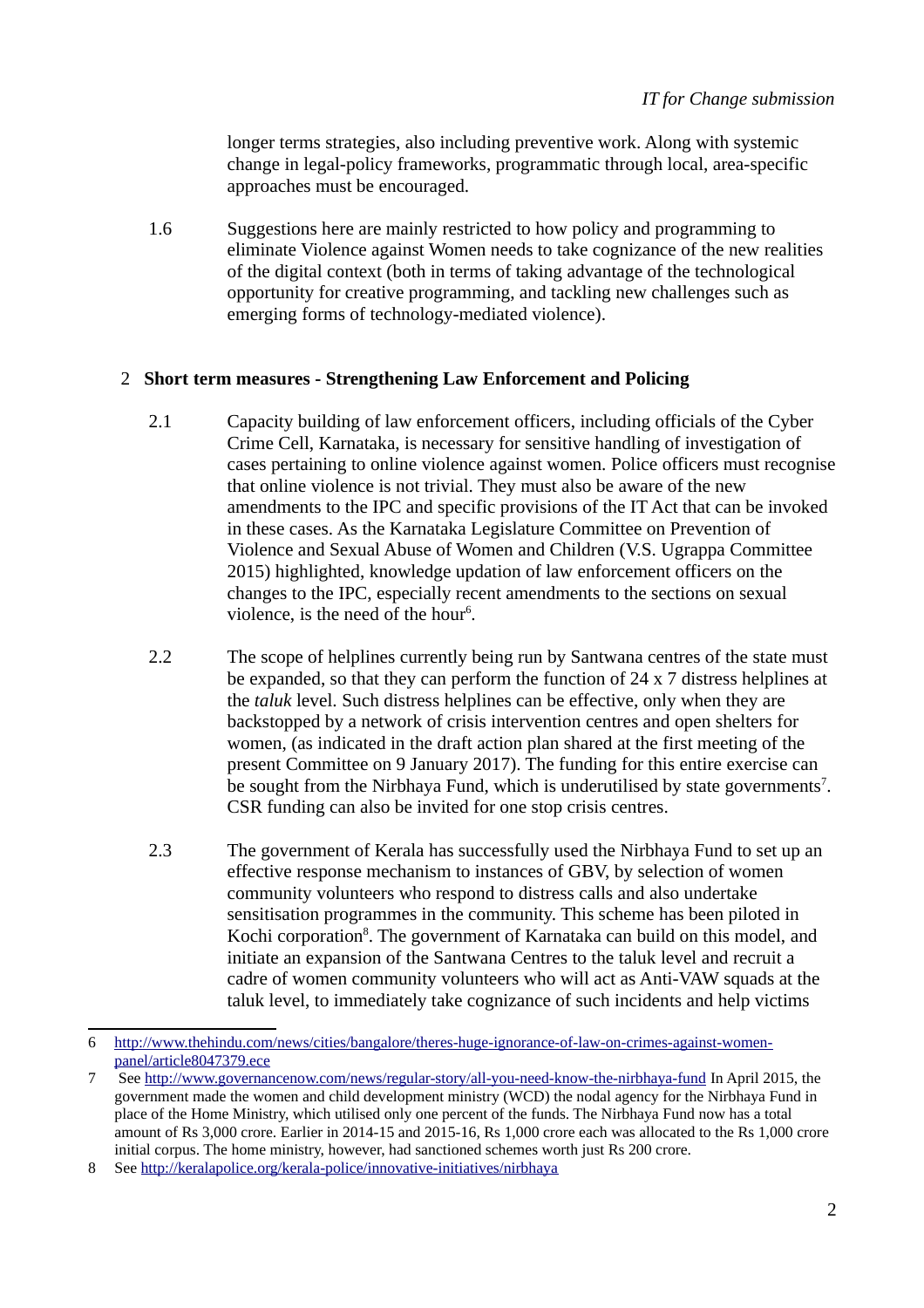reach the centres. Each Santwana Centre can have a GBV helpline associated with it, and community volunteers can be tasked with leading emergency rescue operations in response to distress calls, with the support of the district police. The Social Action Committees initiated by the Government of Andhra Pradesh under its SERP programme comprise a good model that can be adopted in this regard and is documente for its creative use of IVR services $9$ .

- 2.4 Wherever possible, the technological opportunity must be used to smoothen women's access to law enforcement mechanisms. The recommendation of the Justice Verma Committee on facilitating online FIR filing must be implemented. Further, integrated online portal that enables citizen-filing of complaints to their respective district police complaints authorities, and ongoing tracking of complaint status by citizens and the state police complaints authority, must be established. Such a portal should have a dashboard on the website that displays aggregate statistics about complaints resolution in each district.
- 2.5 As part of its proactive disclosure obligations under the Right to Information Act, the Karnataka State Department must publish on its website, up-to-date, districtwise statistics on crime records with clearly disaggregated data 'crimes against women'. It is also important to report cybercrime separately, and specifically a section on technology-mediated violence against women.
- 2.6 When expanding CCTV surveillance in Bengaluru under the Mega City Modernisation Project, the decision on the 'vantage points' for installation of cameras should be taken in consultation with citizens and not unilaterally by the police. Further, as *Jagori*, the women's rights organisation who steered the Safe City Plan for Delhi, points out, CCTV surveillance must be backed by a comprehensive set of guidelines incorporated into third party contracts, about reuse and retention of footage, with clearly specified time and purpose limitations. This becomes especially important as India lacks a comprehensive data protection legislation and camera footage can be misused to undermine women's rights.
- 2.7 In 2014, the Commissioner of Police, Bengaluru, issued a set of guidelines to owners of PG accommodation directing them to obtain a trade license from the BBMP, maintain details of the occupants, appoint a security guard, and install CCTV cameras at the entrance<sup>[10](#page-2-1)</sup>. We recommend that these guidelines be strictly implemented, except for the provision on private CCTV cameras by owners, as such unregulated monitoring may pose privacy risks to women occupants. Community volunteers may be enlisted in each zone, to conduct periodic safety audits of PG accommodations. The findings of these audits can be shared on a portal set up for this purpose that will serve as a guide to new entrants to the city who are hunting for accommodation.

<span id="page-2-0"></span><sup>9</sup> See IVR Reporting System for Gender Based Violence (GBV) of the Society for Elimination of Rural Poverty (SERP), Government of Andhra Pradesh, India at [http://egov4women.unescapsdd.org/report/annex-ii-case-study](http://egov4women.unescapsdd.org/report/annex-ii-case-study-synopsis)[synopsis](http://egov4women.unescapsdd.org/report/annex-ii-case-study-synopsis)

<span id="page-2-1"></span><sup>10</sup> [http://www.deccanchronicle.com/141127/nation-current-affairs/article/paying-guest-owners-should-install-cctvs](http://www.deccanchronicle.com/141127/nation-current-affairs/article/paying-guest-owners-should-install-cctvs-bengaluru-police)[bengaluru-police](http://www.deccanchronicle.com/141127/nation-current-affairs/article/paying-guest-owners-should-install-cctvs-bengaluru-police)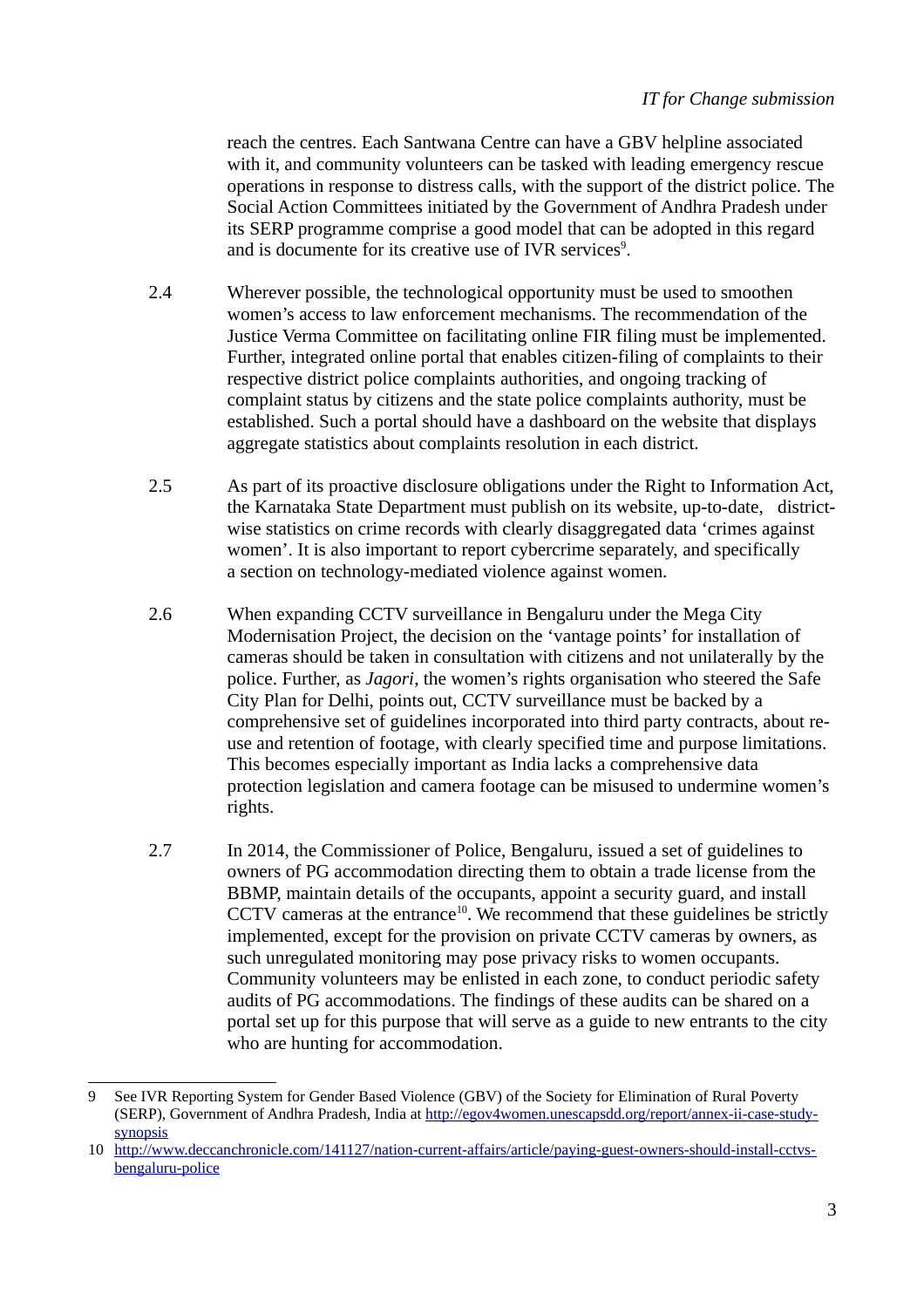2.8 *Vanitha Sahayavani[11](#page-3-0)* helpline in Bengaluru must be expanded by setting up branches in every zone – to respond to rescue calls efficiently and effectively. Timing must also be extended so that it truly becomes a 24 x 7 helpline for women in distress.

## 3 **Short term measures - Urban planning and transportation**

- 3.1 Independent research highlights the connections between poor street lighting, lack of public transport services and high incidence of street-level harassment and assaults on women. A public database that acts as a *"collective eye on the city"* by enabling collective identification of areas that are 'high-risk' can become a starting point for collective deliberation on women's safety, by law enforcement officials, BBMP and BMTC. The benefits of GIS can be harnessed to build a crowd-sourced mapping platform (piloted in a few cities and then taken to scale) to generate a GIS map of instances of street harassment and sexual assaults in public spaces, roads/streets that lack public transport connectivity and locations without street lighting. The platform will be based SMS and mobile phone reports sent by citizens. Harassmap Mumbai<sup>[12](#page-3-1)</sup> is a similar experience, which can be studied for this purpose. A non-governmental organisation (with some funding from the Department of Women and Child Development) can be entrusted with the development and maintenance of this platform and interfacing with the public authorities. We would recommend a yearly meeting of these agencies with citizen groups and the NGO maintaining this platform, to facilitate the framing of a cohesive strategy.
- 3.2 All buses, autos, tempos and other public transport vehicles plying in the city must be required to have clearly marked, operational panic buttons with GPS tracking. Periodic safety audits must be conducted on public transport vehicles to check the efficacy of this system.

# 4 **Short term measures - Urban planning and transportation**

4.1 In 2015, CBSE issued a circular<sup>[13](#page-3-2)</sup> requiring that teachers, management and all employees of institutions need to be made aware about the provisions of the POSCO Act, some of which cast a duty on them to report instance of child abuse. The guidelines also requires that teachers in general to be trained to attend to adolescent (gender) related issues, conduct of adolescent education programmes and special activities that promote gender equality and sensitivity. The Department Women and Child Development should build on the spirit of the guidelines, and take appropriate action, to ensure that across Karnataka, teachers emerge as 'front-line' champions of the zero tolerance to violence agenda. Also, in select schools across the state, pilot programmes that effectively use ICTs

<span id="page-3-0"></span><sup>11</sup> [http://www.bcp.gov.in/Vanita\\_Sahaya\\_Vani.aspx](http://www.bcp.gov.in/Vanita_Sahaya_Vani.aspx)

<span id="page-3-1"></span><sup>12</sup> <https://akshara.crowdmap.com/main>

<span id="page-3-2"></span><sup>13</sup> http://www.dnaindia.com/india/report-cbse-directs-schools-to-strictly-implement-pocso-act-protecting-minorsfrom-sexual-abuse-2070285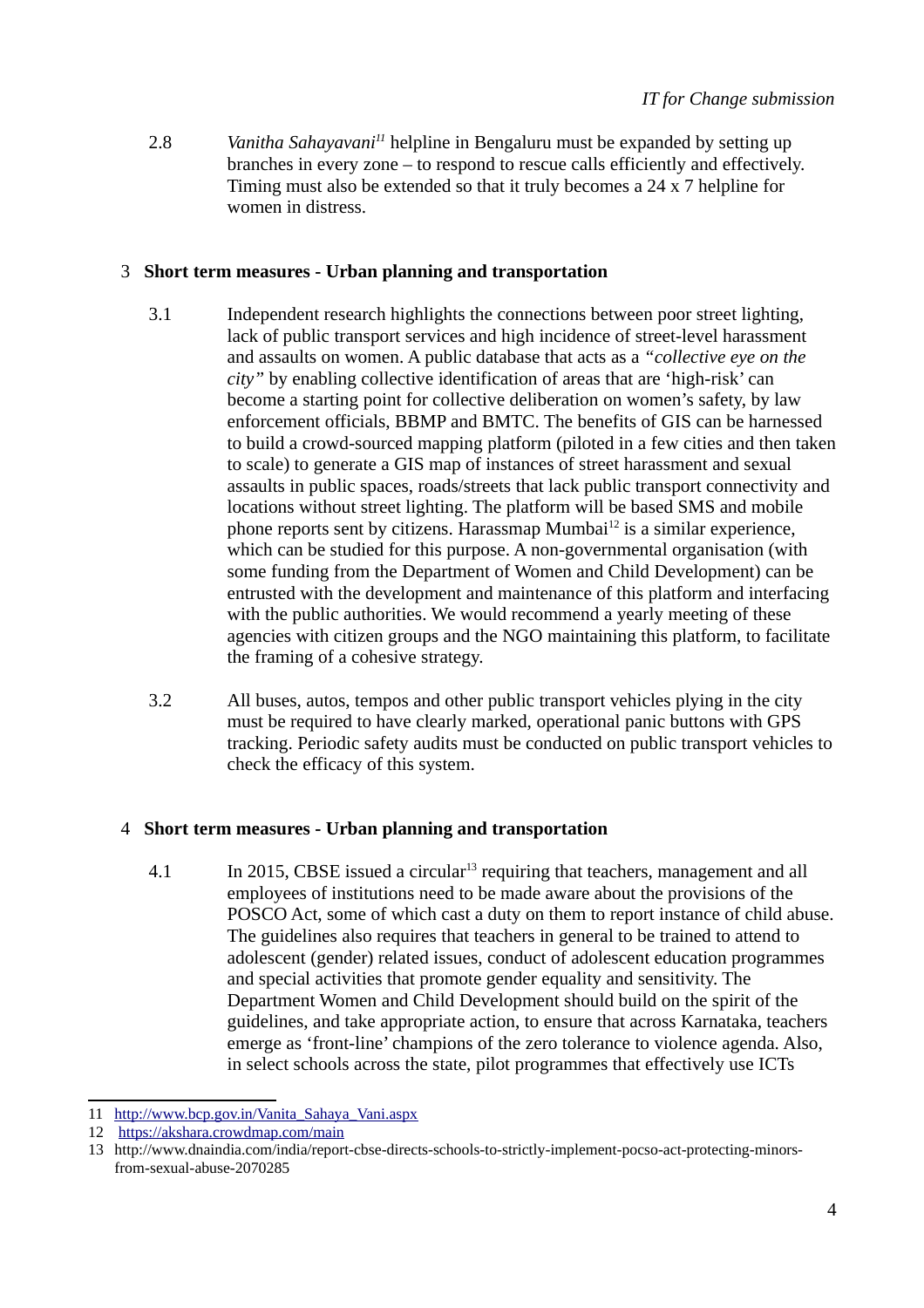challenge gender stereotyping and masculinities can be rolled out through creative strategies such as photo-voice, digital story telling, a blogging 'safe space' etc. for both boys and girls. A resource portal with an online course can be built to enable teachers to recognise and address cases of gender-based violence.

 4.2 Penalties must be levied on school managements that fail to comply with the safety checklist suggested in the Karnataka State Child Protection Policy 2016. Provisions for installation of CCTV cameras and GPS facility in school buses that were weeded out due to opposition by private school managements need to be restored.

## **5 Long-term measures**

- 5.1 The report of the Karnataka Legislature Committee on Prevention of Violence and Sexual Abuse of Women and Children (V.S. Ugrappa Committee 2015) must be made public, and a dialogue initiated on the Committee's key recommendations.
- 5.2 A comprehensive legal framework to effectively address technology-mediated violence<sup>[14](#page-4-0)</sup> is needed, as the National Commission for Women highlighted in its 2014 consultation on "Ways and Means to Safeguard Women from Cyber Crimes in India". This is a crucial issue to be addressed, especially as the Information Technology Act as it stands now, is not gender sensitive. The Commission's recommendation on deputing more women officers and women judges to deal with cases of cyber crimes, and enabling *mahila* courts to deal with cyber crimes against women, must be taken up at the state level.
- 5.3 Dalit women and girls are especially at the risk of being subject to violence. As a 2016 report by the organisations Sisters for Change and Karnataka Dalit Mahila Vedike (KDMV) highlight, of total rapes reported in the State, it is estimated that 90% of rapes are against Dalit or Adivasi women, or women from other oppressed communities. The Social Welfare Department therefore should draw up an Action Plan for Karnataka State to improve implementation of the Prevention of Atrocities Act and conviction rates in cases of violence against Dalit women and girls. The Karnataka State Public Prosecutor's office should establish exclusive Special Courts in atrocity prone areas across Karnataka as a matter of urgency in response to the evidence in this report of high levels of violence against Dalit women.
- 5.4 Gender-based violence, as is well recognised, is systemic in nature and is rooted in the larger societal structures of marginalisation of women from social, political and economic domains. Therefore, continuing support to *sanghas* and federations at the block level formed under pathbreaking 'education for empowerment' programmes such as *Mahila Samakhya* to is very important. At the block level, centres for women's rights could be set up by the Department of Women and Child Development, in partnership with local grassroots

<span id="page-4-0"></span><sup>14</sup> [https://www.apc.org/en/system/files/HRC%2029%20VAW%20a%20briefing%20paper\\_FINAL\\_June%202015.pdf](https://www.apc.org/en/system/files/HRC%2029%20VAW%20a%20briefing%20paper_FINAL_June%202015.pdf)